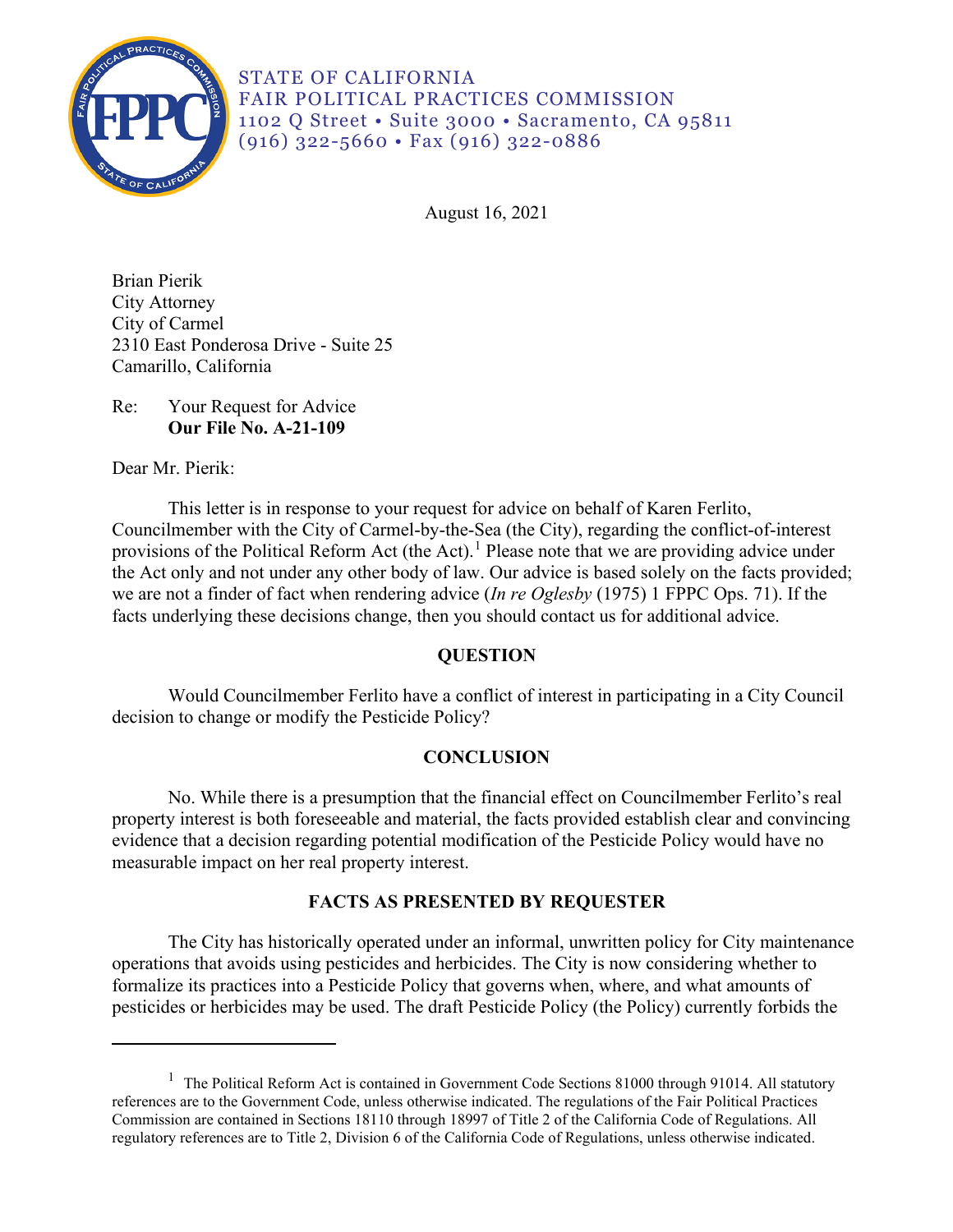use of fertilizer, herbicide, or other chemical within 100 feet of riparian areas located in environmentally sensitive habitat areas (ESHA). This requirement was included in the Policy to conform with Chapter 17.20.220 of the municipal code relating to ESHA.

Public comments from the community indicate there may be some situations where pesticides use may be needed. Consequently, the City Council may consider whether to modify the Policy to allow pesticide or herbicide for maintenance of certain noxious, invasive weeds so it can continue to maintain City properties in accordance with existing standards. The decision to modify the Policy would involve public safety concerns. For instance, the decision would affect pest impacts on City trees, thus addressing tree mortality, maintenance and public safety concerns associated with the City's trees, and environmental concerns, such as the responsible use of pesticides for maintenance of noxious weeds in the City's restoration of ESHA.

Councilmember Ferlito has a real property interest in three parcels of property (collectively the Property Interest) located within 500 feet of the Mission Trail Nature Preserve. Lot A is an irregularly shaped lot that contains her primary residence and owned in full by Councilmember Ferlito and her immediate family through the Hugo and Karen Ferlito Revocable Trust. Lots B and C are adjacent to Lot A and are co-owned with her neighbor through the Hugo and Karen Ferlito Revocable Trust and "Zelus Marsha M Tr et al." The Mission Trail Nature Preserve is a city-owned property and has been identified as an ESHA. The Property Interest is approximately 300 feet away from the Mission Trail Nature Preserve and is buffered by one parcel between the councilmember's Property Interest and the Mission Trail Nature Preserve. The City does not anticipate any pesticide, herbicide, or chemical used at the ESHA affect the Property Interest due to the distance and its separation from the ESHA by at least one parcel.

#### **ANALYSIS**

The Act's conflict-of-interest provisions ensure that public officials "perform their duties in an impartial manner, free from bias caused by their own financial interests or the financial interests of persons who have supported them." (Section 81001(b).) Specifically, Section 87100 prohibits any public official from making, participating in making, or otherwise using his or her official position to influence a governmental decision in which the official has a financial interest. The only interest at issue based on the facts provided is an interest in real property in which an official has a direct or indirect interest worth \$2,000 or more. (Section 87103(b).)

### **A. Foreseeability.**

Generally, a financial effect is presumed to be reasonably foreseeable if the interest is "explicitly involved" in a decision. An interest is "explicitly involved" in a decision if the interest is a named party in, or the subject of, a governmental decision before the official or the official's agency. (Regulation 18701(a).) Real property is the subject of a decision when "the decision involves the issuance, renewal, approval, denial or revocation of any license, permit, or other entitlement to, or contract with, the financial interest, and includes any governmental decision affecting a real property financial interest as described in Regulation 18702.2(a)(1)-(6).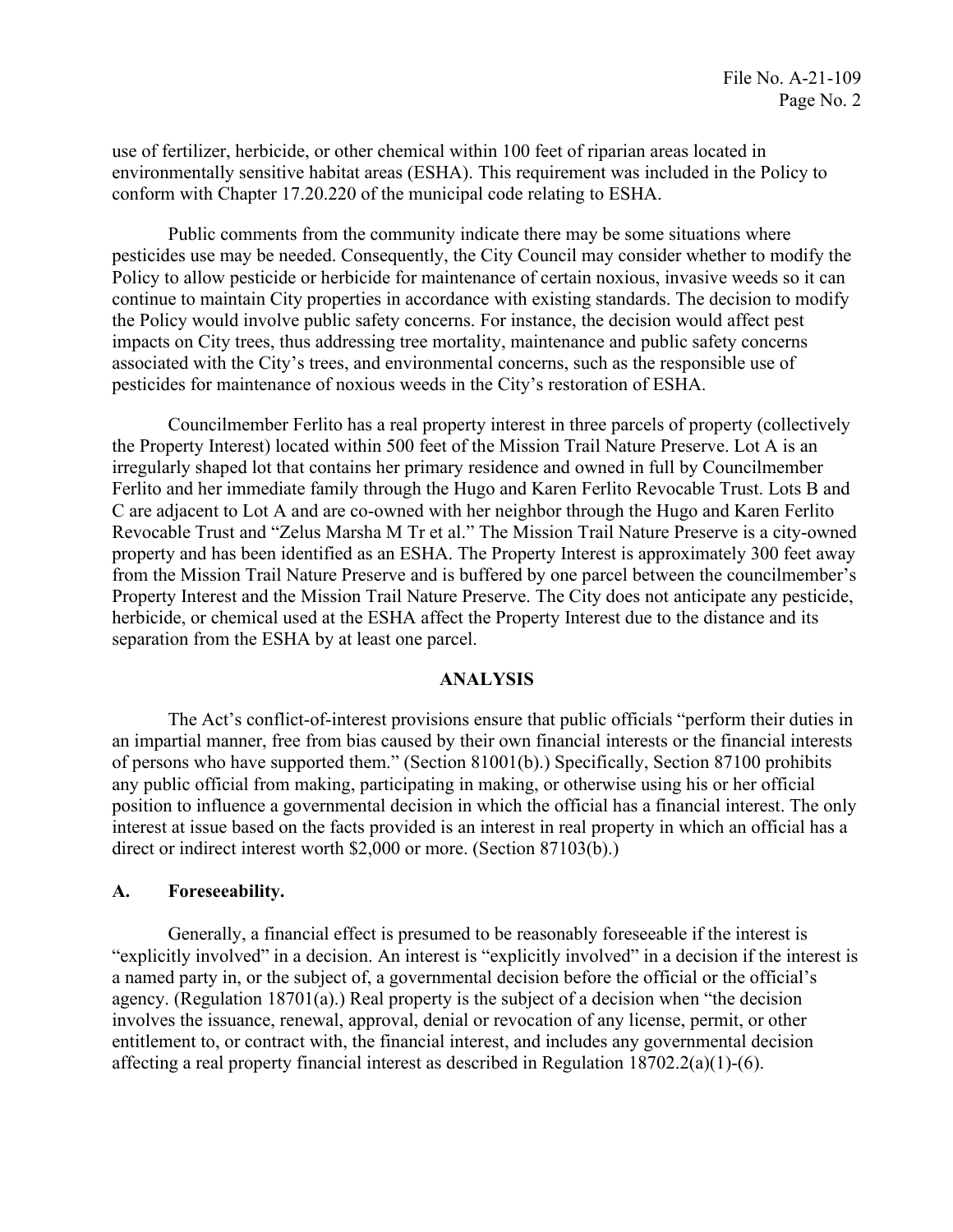If an interest is not explicitly involved in the decision, then a financial effect is reasonably foreseeable if the effect can be recognized as a realistic possibility and more than hypothetical or theoretical. If the financial result cannot be expected absent extraordinary circumstances not subject to the official's control, then it is not reasonably foreseeable. (Regulation 18701(b).)

### **B. Materiality.**

Different standards apply to determine whether a reasonably foreseeable financial effect on an interest will be material depending on the nature of the interest. Regulation 18702.2 defines when a financial effect of a government decision on real property is material. Under Regulation 18702.2(a)(7), the reasonably foreseeable financial effect of a governmental decision on a parcel of real property in which an official has a financial interest is material whenever the governmental decision involves property located 500 feet or less from the property line of the parcel unless there is clear and convincing evidence that the decision will not have any measurable impact on the official's property.

In this case, the councilmember's Property Interest is located within 500 feet of the Mission Trail Nature Preserve which is in the ESHA that would be the subject of the governmental decision. Accordingly, the financial effect of the governmental decisions on the Councilmember Ferlito 's Property Interest is foreseeable under Regulation 18701(a) and presumed material under Regulation 18702.2(a)(7).

### **C. The Exception Under Regulation 18702.2(a)(7).**

The reasonably foreseeable financial effect of a governmental decision on a parcel of real property in which an official has a financial interest, other than a leasehold interest, is material whenever the governmental decision involves property located 500 feet or less from the property line of the parcel *unless* there is clear and convincing evidence that the decision will not have any measurable impact on the official's property. (Regulation 18702.2(a)(7).)

 and vegetation at certain city-owned properties. This governmental decision should not change the Interest is located within 300 feet of the Mission Trail Nature Preserve, but the City does not The purpose of the Policy is to maintain the status quo and continue to address landscaping character of the existing neighborhoods. The facts indicate that the councilmember's Property anticipate any pesticide, herbicide, or chemical used at the ESHA will affect the Property Interest due to its distance from the ESHA, including the one parcel of property that buffers it from the ESHA. There is also no indication that weed control or other forms of landscaping intended to maintain current standards or the status quo would result in a financial benefit to the Property Interest that are located at least one parcel away from the area being landscaped.

We find that the facts provided establish clear and convincing evidence that a decision regarding potential modification of the Policy would have no measurable impact on Councilmember Ferlito's Property Interest. Accordingly, the Act does not prohibit Councilmember Ferlito from taking part in the decision.